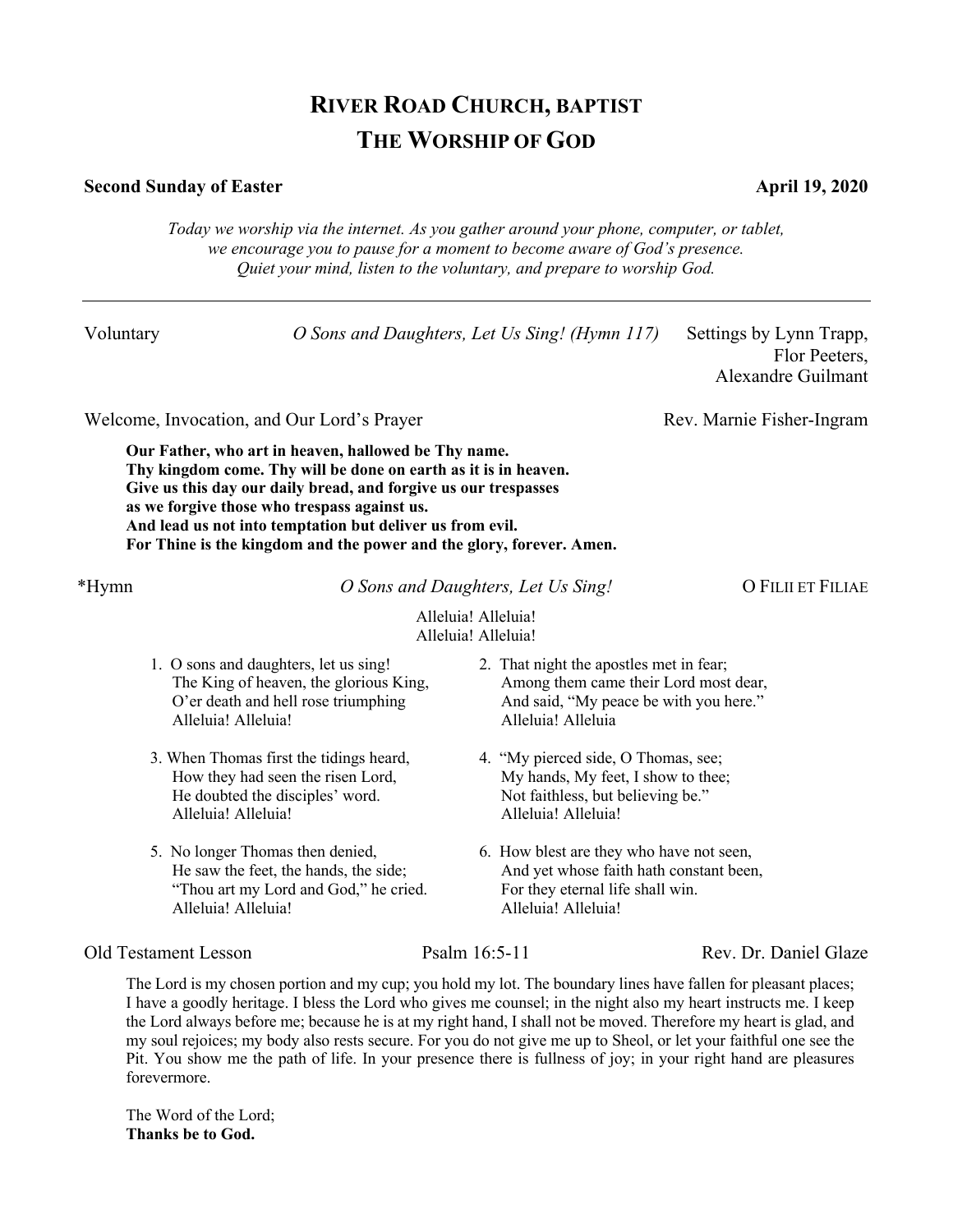### **Glory be to the Father, and to the Son, and to the Holy Ghost; As it was in the beginning, is now and ever shall be, world without end. Amen, Amen.**

#### \*Gospel Lesson John 20:19-31

When it was evening on that day, the first day of the week, and the doors of the house where the disciples had met were locked for fear of the Jews, Jesus came and stood among them and said, "Peace be with you." After he said this, he showed them his hands and his side. Then the disciples rejoiced when they saw the Lord. Jesus said to them again, "Peace be with you. As the Father has sent me, so I send you." When he had said this, he breathed on them and said to them, "Receive the Holy Spirit. If you forgive the sins of any, they are forgiven them; if you retain the sins of any, they are retained."

But Thomas (who was called the Twin), one of the twelve, was not with them when Jesus came. So the other disciples told him, "We have seen the Lord." But he said to them, "Unless I see the mark of the nails in his hands, and put my finger in the mark of the nails and my hand in his side, I will not believe."

A week later his disciples were again in the house, and Thomas was with them. Although the doors were shut, Jesus came and stood among them and said, "Peace be with you." Then he said to Thomas, "Put your finger here and see my hands. Reach out your hand and put it in my side. Do not doubt but believe." Thomas answered him, "My Lord and my God!" Jesus said to him, "Have you believed because you have seen me? Blessed are those who have not seen and yet have come to believe."

Now Jesus did many other signs in the presence of his disciples, which are not written in this book. But these are written so that you may come to believe that Jesus is the Messiah, the Son of God, and that through believing you may have life in his name.

The Gospel of our Lord; **Praise be to you, O Christ.**

| Solo                                                                                                                                                                  | Recitative and Aria from Hymn of Praise                                                                                                                                                                                                                                                                                                                                                     | Felix Mendelssohn         |
|-----------------------------------------------------------------------------------------------------------------------------------------------------------------------|---------------------------------------------------------------------------------------------------------------------------------------------------------------------------------------------------------------------------------------------------------------------------------------------------------------------------------------------------------------------------------------------|---------------------------|
|                                                                                                                                                                       | Sing ye praise, all ye redeemed of the Lord,<br>redeemed from the hand of the foe,<br>from your distresses, from deep affliction;<br>who sat in the shadow of death and darkness.<br>All ye that cry in trouble unto the Lord,<br>sing ye praise! give ye thanks, proclaim aloud His goodness.<br>He counteth our sorrows in the time of need,<br>He comforts the bereaved with His regard. |                           |
|                                                                                                                                                                       | Christopher Ahart, tenor                                                                                                                                                                                                                                                                                                                                                                    |                           |
| Pastoral Prayer                                                                                                                                                       |                                                                                                                                                                                                                                                                                                                                                                                             | Rev. Marnie Fisher-Ingram |
| <b>Offertory Sentences</b>                                                                                                                                            |                                                                                                                                                                                                                                                                                                                                                                                             | Rev. Dr. Daniel Glaze     |
| *Doxology                                                                                                                                                             |                                                                                                                                                                                                                                                                                                                                                                                             | <b>OLD HUNDREDTH</b>      |
| Praise God from whom all blessings flow;<br>Praise God, all creatures here below;<br>Praise God above, ye heavenly host:<br>Praise Father, Son, and Holy Ghost. Amen. |                                                                                                                                                                                                                                                                                                                                                                                             |                           |